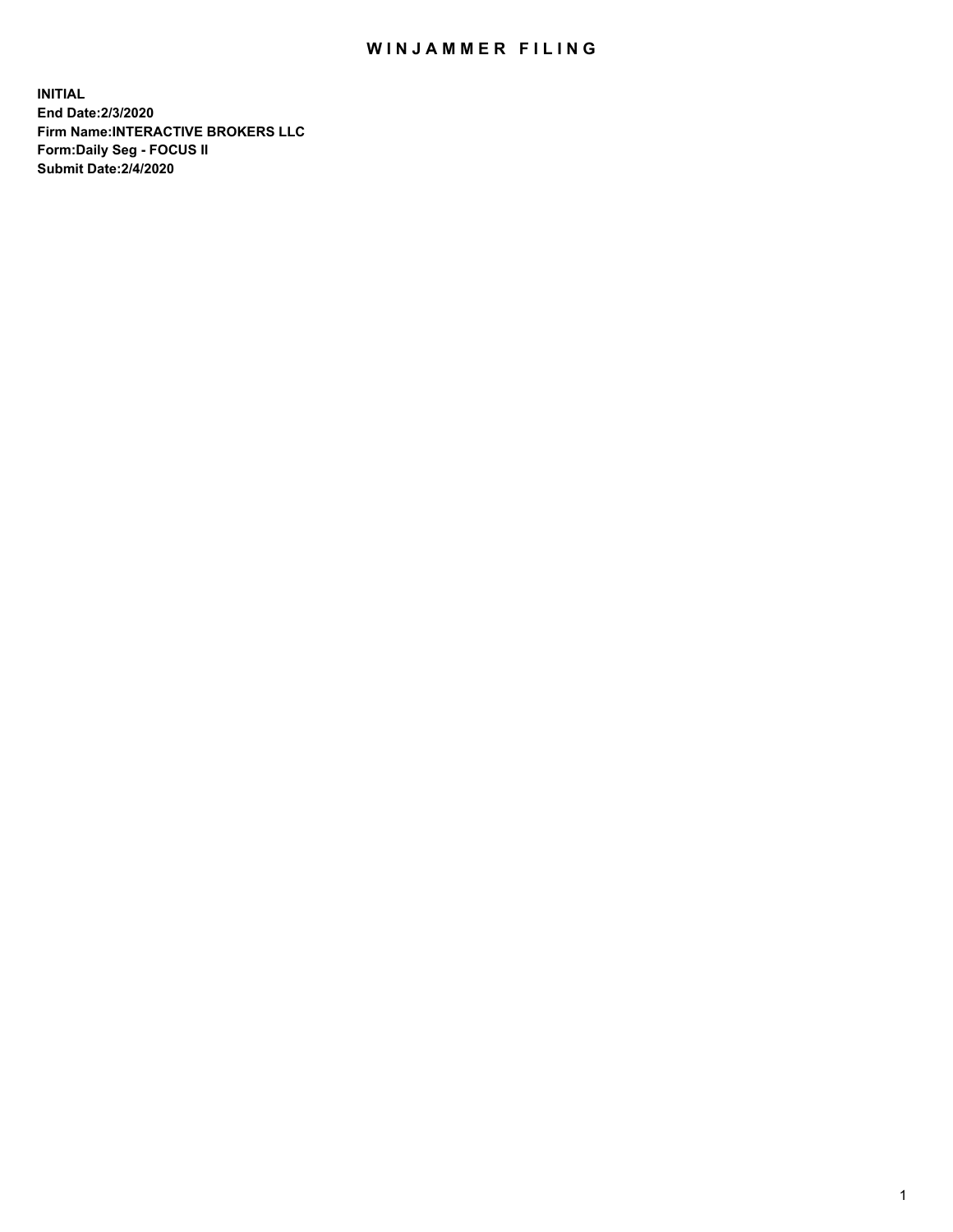**INITIAL End Date:2/3/2020 Firm Name:INTERACTIVE BROKERS LLC Form:Daily Seg - FOCUS II Submit Date:2/4/2020 Daily Segregation - Cover Page**

| Name of Company                                                                                                                                                                                                                                                                                                                | <b>INTERACTIVE BROKERS LLC</b>                             |
|--------------------------------------------------------------------------------------------------------------------------------------------------------------------------------------------------------------------------------------------------------------------------------------------------------------------------------|------------------------------------------------------------|
| <b>Contact Name</b>                                                                                                                                                                                                                                                                                                            | <b>James Menicucci</b>                                     |
| <b>Contact Phone Number</b>                                                                                                                                                                                                                                                                                                    | 203-618-8085                                               |
| <b>Contact Email Address</b>                                                                                                                                                                                                                                                                                                   | jmenicucci@interactivebrokers.c<br>$om$                    |
| FCM's Customer Segregated Funds Residual Interest Target (choose one):<br>a. Minimum dollar amount: ; or<br>b. Minimum percentage of customer segregated funds required:% ; or<br>c. Dollar amount range between: and; or<br>d. Percentage range of customer segregated funds required between:% and%.                         | $\frac{0}{0}$<br>155,000,000 245,000,000<br>0 <sub>0</sub> |
| FCM's Customer Secured Amount Funds Residual Interest Target (choose one):<br>a. Minimum dollar amount: ; or<br>b. Minimum percentage of customer secured funds required:% ; or<br>c. Dollar amount range between: and; or<br>d. Percentage range of customer secured funds required between:% and%.                           | $\frac{0}{0}$<br>80,000,000 120,000,000<br>0 <sub>0</sub>  |
| FCM's Cleared Swaps Customer Collateral Residual Interest Target (choose one):<br>a. Minimum dollar amount: ; or<br>b. Minimum percentage of cleared swaps customer collateral required:% ; or<br>c. Dollar amount range between: and; or<br>d. Percentage range of cleared swaps customer collateral required between:% and%. | $\frac{0}{0}$<br>0 <sub>0</sub><br>0 <sub>0</sub>          |

Attach supporting documents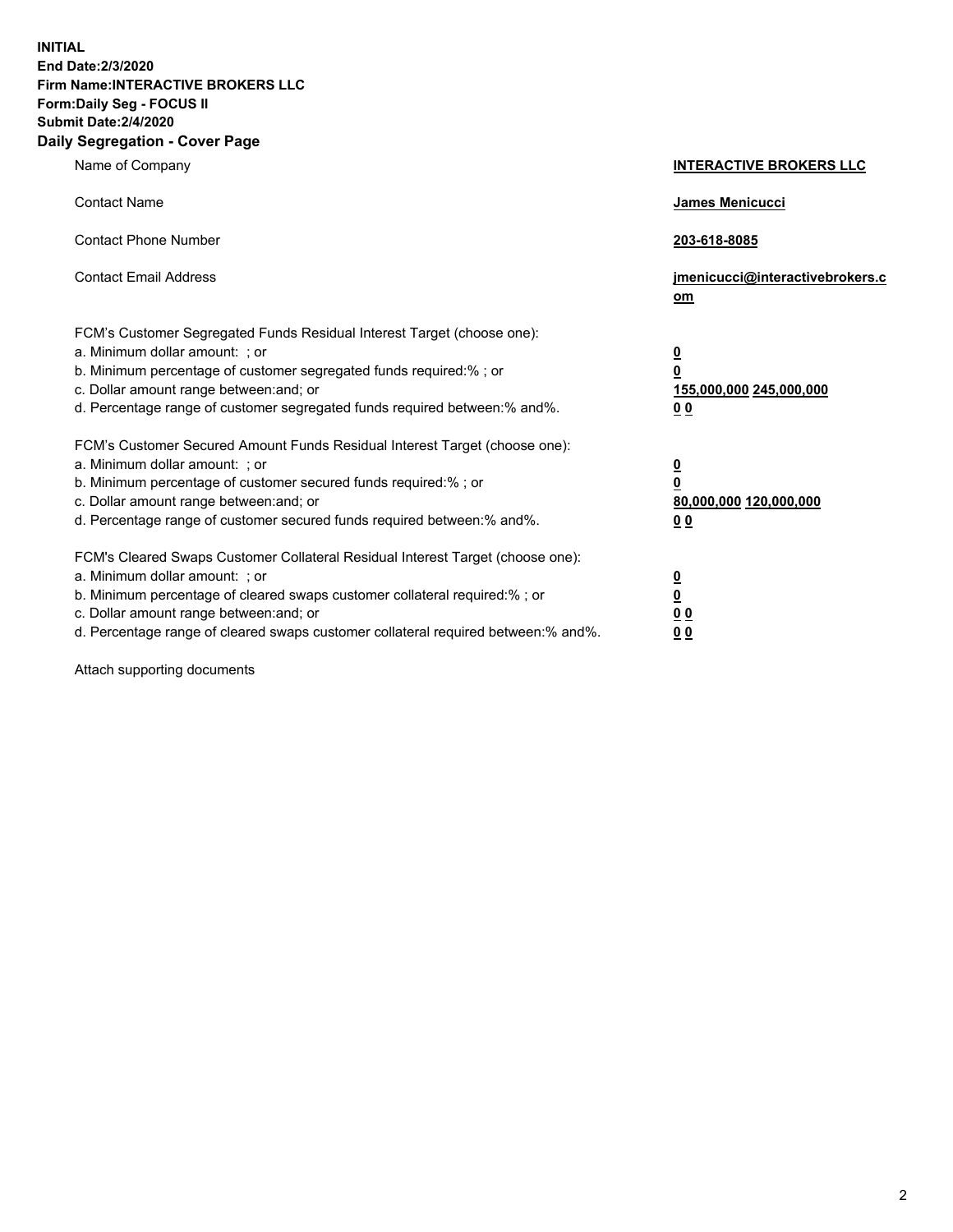## **INITIAL End Date:2/3/2020 Firm Name:INTERACTIVE BROKERS LLC Form:Daily Seg - FOCUS II Submit Date:2/4/2020 Daily Segregation - Secured Amounts**

|     | 00g.0gaaon 000ar0a7an0ana                                                                                  |                                                          |
|-----|------------------------------------------------------------------------------------------------------------|----------------------------------------------------------|
|     | Foreign Futures and Foreign Options Secured Amounts                                                        |                                                          |
|     | Amount required to be set aside pursuant to law, rule or regulation of a foreign                           | $0$ [7305]                                               |
|     | government or a rule of a self-regulatory organization authorized thereunder                               |                                                          |
| 1.  | Net ledger balance - Foreign Futures and Foreign Option Trading - All Customers                            |                                                          |
|     | A. Cash                                                                                                    | 501,024,084 [7315]                                       |
|     | B. Securities (at market)                                                                                  | $0$ [7317]                                               |
| 2.  | Net unrealized profit (loss) in open futures contracts traded on a foreign board of trade                  | <u>-357,801</u> [7325]                                   |
| 3.  | Exchange traded options                                                                                    |                                                          |
|     | a. Market value of open option contracts purchased on a foreign board of trade                             | 120,486 [7335]                                           |
|     | b. Market value of open contracts granted (sold) on a foreign board of trade                               | -233,549 [7337]                                          |
| 4.  | Net equity (deficit) (add lines 1. 2. and 3.)                                                              | 500,553,220 [7345]                                       |
| 5.  | Account liquidating to a deficit and account with a debit balances - gross amount                          | <b>8,070</b> [7351]                                      |
|     | Less: amount offset by customer owned securities                                                           | 0 [7352] 8,070 [7354]                                    |
| 6.  | Amount required to be set aside as the secured amount - Net Liquidating Equity                             | 500,561,290 [7355]                                       |
|     | Method (add lines 4 and 5)                                                                                 |                                                          |
| 7.  | Greater of amount required to be set aside pursuant to foreign jurisdiction (above) or line<br>6.          | 500,561,290 [7360]                                       |
|     | FUNDS DEPOSITED IN SEPARATE REGULATION 30.7 ACCOUNTS                                                       |                                                          |
| 1.  | Cash in banks                                                                                              |                                                          |
|     | A. Banks located in the United States                                                                      | 67,428,760 [7500]                                        |
|     | B. Other banks qualified under Regulation 30.7                                                             | 0 [7520] 67,428,760 [7530]                               |
| 2.  | Securities                                                                                                 |                                                          |
|     | A. In safekeeping with banks located in the United States                                                  | 446,115,025 [7540]                                       |
|     | B. In safekeeping with other banks qualified under Regulation 30.7                                         | 0 [7560] 446,115,025 [7570]                              |
| 3.  | Equities with registered futures commission merchants                                                      |                                                          |
|     | A. Cash                                                                                                    | $0$ [7580]                                               |
|     | <b>B.</b> Securities                                                                                       | $0$ [7590]                                               |
|     | C. Unrealized gain (loss) on open futures contracts                                                        | $0$ [7600]                                               |
|     | D. Value of long option contracts                                                                          | $0$ [7610]                                               |
|     | E. Value of short option contracts                                                                         | 0 [7615] 0 [7620]                                        |
| 4.  | Amounts held by clearing organizations of foreign boards of trade                                          |                                                          |
|     | A. Cash                                                                                                    | $0$ [7640]                                               |
|     | <b>B.</b> Securities                                                                                       | $0$ [7650]                                               |
|     | C. Amount due to (from) clearing organization - daily variation                                            | $0$ [7660]                                               |
|     | D. Value of long option contracts                                                                          | $0$ [7670]                                               |
|     | E. Value of short option contracts                                                                         | 0 [7675] 0 [7680]                                        |
| 5.  | Amounts held by members of foreign boards of trade                                                         |                                                          |
|     | A. Cash                                                                                                    | 113,090,944 [7700]                                       |
|     | <b>B.</b> Securities                                                                                       | $0$ [7710]                                               |
|     | C. Unrealized gain (loss) on open futures contracts                                                        | 898,276 [7720]                                           |
|     | D. Value of long option contracts                                                                          | 120,486 [7730]                                           |
|     | E. Value of short option contracts                                                                         | <u>-<b>233,549</b> [</u> 7735] <u>113,876,157</u> [7740] |
| 6.  | Amounts with other depositories designated by a foreign board of trade                                     | 0 [7760]                                                 |
| 7.  | Segregated funds on hand                                                                                   | $0$ [7765]                                               |
| 8.  | Total funds in separate section 30.7 accounts                                                              | 627,419,942 [7770]                                       |
| 9.  | Excess (deficiency) Set Aside for Secured Amount (subtract line 7 Secured Statement<br>Page 1 from Line 8) | 126,858,652 [7380]                                       |
| 10. | Management Target Amount for Excess funds in separate section 30.7 accounts                                | 80,000,000 [7780]                                        |
| 11. | Excess (deficiency) funds in separate 30.7 accounts over (under) Management Target                         | 46,858,652 [7785]                                        |
|     |                                                                                                            |                                                          |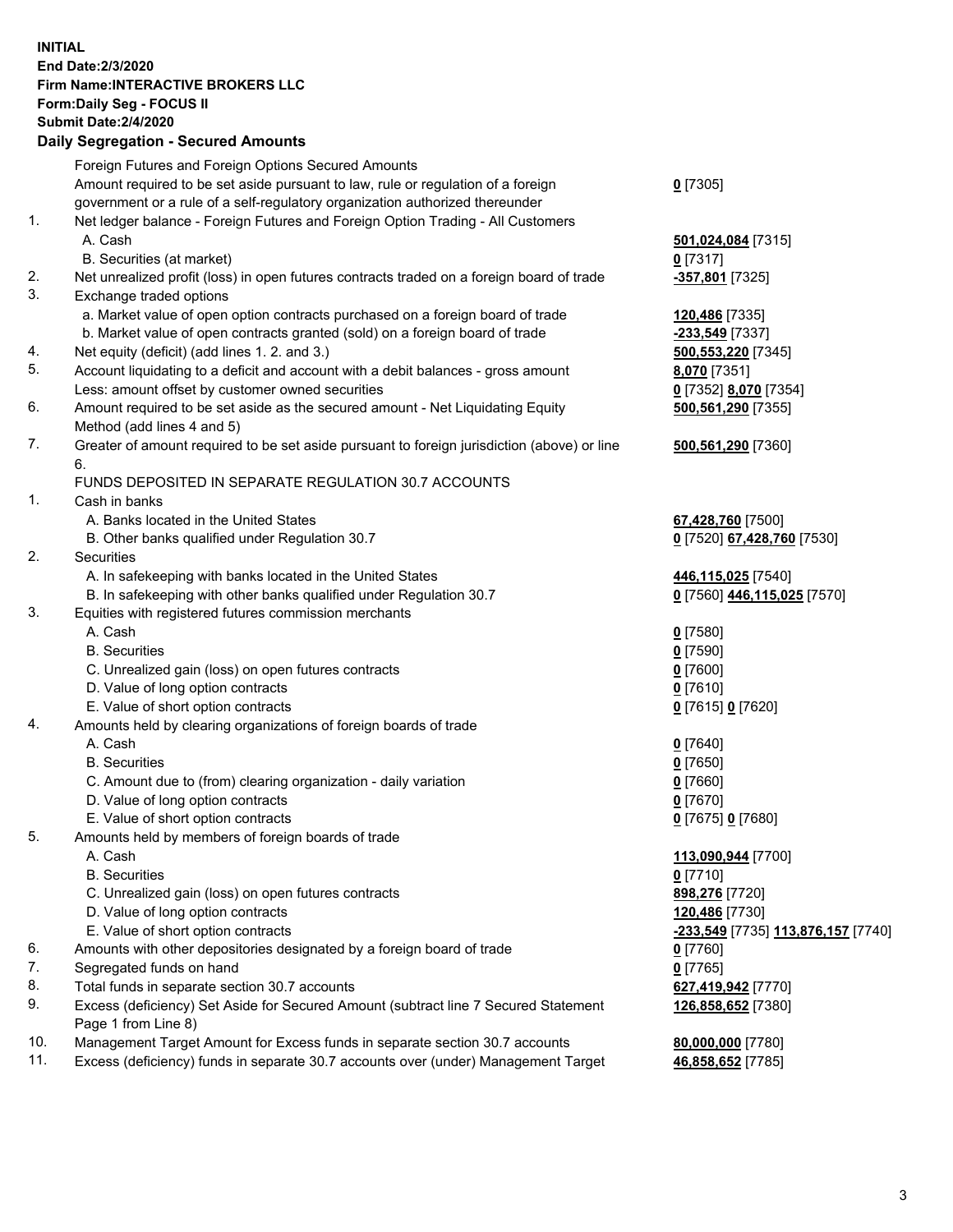**INITIAL End Date:2/3/2020 Firm Name:INTERACTIVE BROKERS LLC Form:Daily Seg - FOCUS II Submit Date:2/4/2020 Daily Segregation - Segregation Statement** SEGREGATION REQUIREMENTS(Section 4d(2) of the CEAct) 1. Net ledger balance A. Cash **4,288,092,314** [7010] B. Securities (at market) **0** [7020] 2. Net unrealized profit (loss) in open futures contracts traded on a contract market **-107,001,938** [7030] 3. Exchange traded options A. Add market value of open option contracts purchased on a contract market **228,542,225** [7032] B. Deduct market value of open option contracts granted (sold) on a contract market **-290,831,655** [7033] 4. Net equity (deficit) (add lines 1, 2 and 3) **4,118,800,946** [7040] 5. Accounts liquidating to a deficit and accounts with debit balances - gross amount **928,963** [7045] Less: amount offset by customer securities **0** [7047] **928,963** [7050] 6. Amount required to be segregated (add lines 4 and 5) **4,119,729,909** [7060] FUNDS IN SEGREGATED ACCOUNTS 7. Deposited in segregated funds bank accounts A. Cash **1,094,971,232** [7070] B. Securities representing investments of customers' funds (at market) **1,829,252,270** [7080] C. Securities held for particular customers or option customers in lieu of cash (at market) **0** [7090] 8. Margins on deposit with derivatives clearing organizations of contract markets A. Cash **16,338,265** [7100] B. Securities representing investments of customers' funds (at market) **1,483,955,985** [7110] C. Securities held for particular customers or option customers in lieu of cash (at market) **0** [7120] 9. Net settlement from (to) derivatives clearing organizations of contract markets **-13,793,879** [7130] 10. Exchange traded options A. Value of open long option contracts **228,500,371** [7132] B. Value of open short option contracts **-290,879,826** [7133] 11. Net equities with other FCMs A. Net liquidating equity **0** [7140] B. Securities representing investments of customers' funds (at market) **0** [7160] C. Securities held for particular customers or option customers in lieu of cash (at market) **0** [7170] 12. Segregated funds on hand **0** [7150] 13. Total amount in segregation (add lines 7 through 12) **4,348,344,418** [7180] 14. Excess (deficiency) funds in segregation (subtract line 6 from line 13) **228,614,509** [7190] 15. Management Target Amount for Excess funds in segregation **155,000,000** [7194] 16. Excess (deficiency) funds in segregation over (under) Management Target Amount **73,614,509** [7198]

Excess